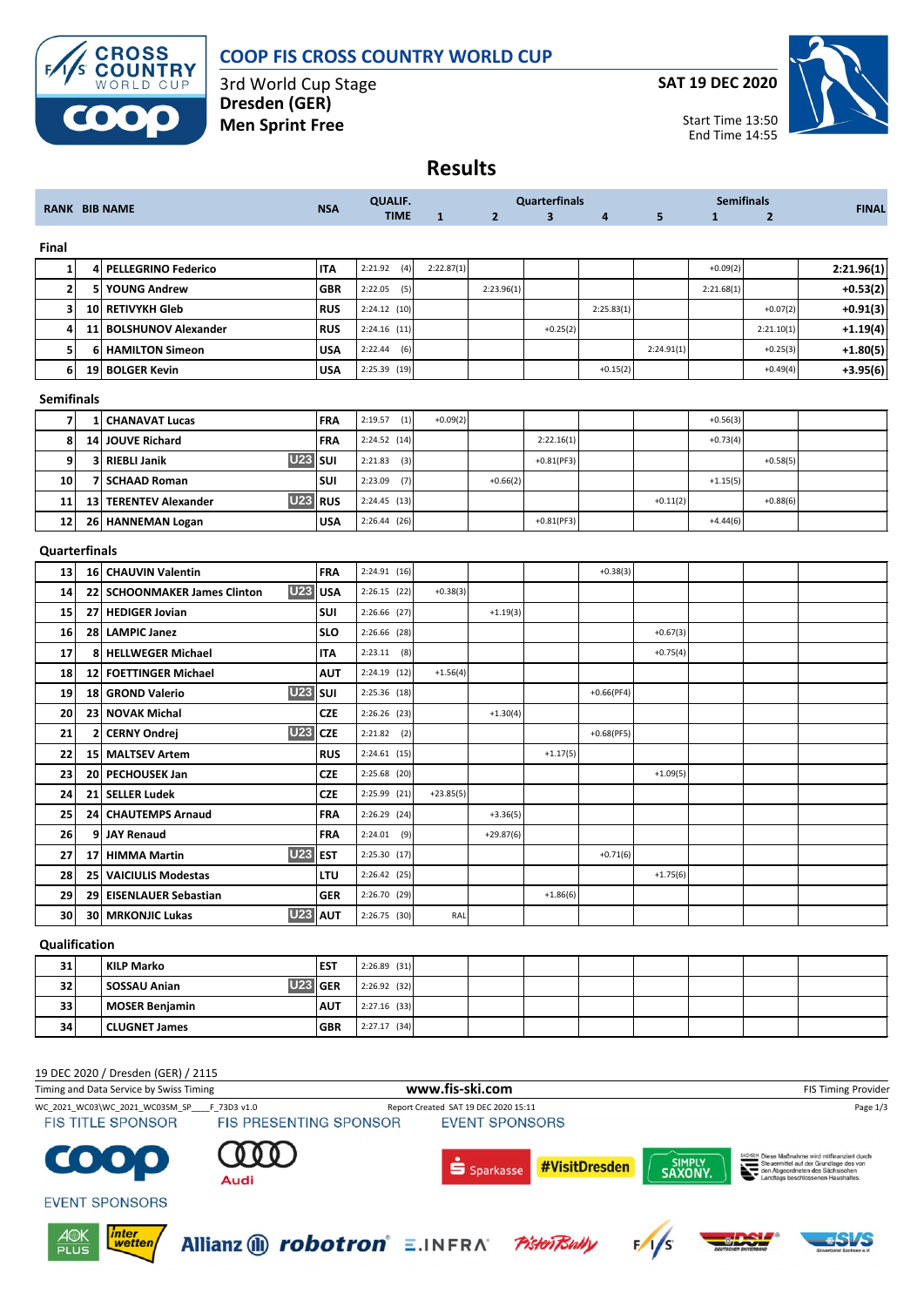



3rd World Cup Stage **Dresden (GER) Men Sprint Free**

**SAT 19 DEC 2020**



**Results**

|                                                                                                              |  | <b>RANK BIB NAME</b>                          | <b>NSA</b>          | <b>QUALIF.</b><br><b>TIME</b> | $\mathbf{1}$    | $\mathbf{2}$ | <b>Quarterfinals</b><br>$\overline{\mathbf{3}}$ | $4 \quad \blacksquare$ | 5 | <b>Semifinals</b><br>1 | $\overline{2}$ | <b>FINAL</b>        |
|--------------------------------------------------------------------------------------------------------------|--|-----------------------------------------------|---------------------|-------------------------------|-----------------|--------------|-------------------------------------------------|------------------------|---|------------------------|----------------|---------------------|
| 35                                                                                                           |  | <b>RASTELLI Maicol</b>                        | <b>ITA</b>          | $2:27.25$ (35)                |                 |              |                                                 |                        |   |                        |                |                     |
| 36                                                                                                           |  | <b>MARKUN Luka</b>                            | <b>U23</b> SLO      | 2:27.31 (36)                  |                 |              |                                                 |                        |   |                        |                |                     |
| 37                                                                                                           |  | <b>U23</b><br><b>CRV Vili</b>                 | <b>SLO</b>          | 2:27.43 (37)                  |                 |              |                                                 |                        |   |                        |                |                     |
| 38                                                                                                           |  | <b>GABRIELLI Giacomo</b>                      | <b>ITA</b>          | 2:27.47 (38)                  |                 |              |                                                 |                        |   |                        |                |                     |
| 39                                                                                                           |  | de FABIANI Francesco                          | <b>ITA</b>          | 2:27.48 (39)                  |                 |              |                                                 |                        |   |                        |                |                     |
| 40                                                                                                           |  | <b>VOKUEV Ermil</b>                           | <b>RUS</b>          | 2:27.52 (40)                  |                 |              |                                                 |                        |   |                        |                |                     |
| 41                                                                                                           |  | <b>BING Thomas</b>                            | <b>GER</b>          | 2:27.54(41)                   |                 |              |                                                 |                        |   |                        |                |                     |
| 42                                                                                                           |  | <b>STAREGA Maciej</b>                         | <b>POL</b>          | 2:27.62 (42)                  |                 |              |                                                 |                        |   |                        |                |                     |
| 43                                                                                                           |  | <b>U23</b><br><b>SCHUMACHER Gus</b>           | <b>USA</b>          | 2:27.87 (43)                  |                 |              |                                                 |                        |   |                        |                |                     |
| 44                                                                                                           |  | <b>GROS Baptiste</b>                          | <b>FRA</b>          | 2:27.94 (44)                  |                 |              |                                                 |                        |   |                        |                |                     |
| 45                                                                                                           |  | <b>BRUGGER Janosch</b>                        | <b>GER</b>          | 2:28.29 (45)                  |                 |              |                                                 |                        |   |                        |                |                     |
| 46                                                                                                           |  | <b>ZELGER Stefan</b>                          | <b>ITA</b>          | 2:28.41 (46)                  |                 |              |                                                 |                        |   |                        |                |                     |
| 47                                                                                                           |  | <b>FURGER Roman</b>                           | <b>SUI</b>          | 2:28.50 (47)                  |                 |              |                                                 |                        |   |                        |                |                     |
| 48                                                                                                           |  | <b>LEUPOLD Richard</b>                        | <b>GER</b>          | $2:28.61$ (48)                |                 |              |                                                 |                        |   |                        |                |                     |
| 49                                                                                                           |  | <b>TIMASHOV Anton</b>                         | <b>RUS</b>          | 2:28.80 (49)                  |                 |              |                                                 |                        |   |                        |                |                     |
| 50                                                                                                           |  | <b>HABENICHT Tobias</b>                       | <b>AUT</b>          | 2:29.08 (50)                  |                 |              |                                                 |                        |   |                        |                |                     |
| 51                                                                                                           |  | <b>KAESER Erwan</b>                           | SUI                 | 2:29.34 (51)                  |                 |              |                                                 |                        |   |                        |                |                     |
| 52                                                                                                           |  | <b>KORNFIELD Tyler</b>                        | <b>USA</b>          | $2:30.16$ (52)                |                 |              |                                                 |                        |   |                        |                |                     |
| 53                                                                                                           |  | <b>BELLINGHAM Phillip</b>                     | <b>AUS</b>          | $2:30.58$ (53)                |                 |              |                                                 |                        |   |                        |                |                     |
| 54                                                                                                           |  | <b>U23</b><br>de CAMPO Seve                   | <b>AUS</b>          | 2:31.37 (54)                  |                 |              |                                                 |                        |   |                        |                |                     |
| 55                                                                                                           |  | <b>U23</b><br><b>CERVINKA Maxim</b>           | <b>GER</b>          | 2:31.79 (55)                  |                 |              |                                                 |                        |   |                        |                |                     |
| 56                                                                                                           |  | <b>U23</b><br><b>SCHROETER Jonas</b>          | <b>GER</b>          | 2:31.91 (56)                  |                 |              |                                                 |                        |   |                        |                |                     |
| 57                                                                                                           |  | <b>OLEX Max</b>                               | <b>GER</b>          | $2:32.13$ (57)                |                 |              |                                                 |                        |   |                        |                |                     |
| 58                                                                                                           |  | <b>KRASOVSKYI Oleksii</b>                     | <b>UKR</b>          | 2:32.71 (58)                  |                 |              |                                                 |                        |   |                        |                |                     |
| 59                                                                                                           |  | <b>DRAHUN Dmytro</b>                          | <b>UKR</b>          | 2:34.35 (59)                  |                 |              |                                                 |                        |   |                        |                |                     |
| 60                                                                                                           |  | <b>U23</b><br><b>ERIC Strahinja</b>           | <b>BIH</b>          | 2:35.44(60)                   |                 |              |                                                 |                        |   |                        |                |                     |
| 61                                                                                                           |  | <b>STROLIA Tautvydas</b>                      | LTU                 | 2:35.99 (61)                  |                 |              |                                                 |                        |   |                        |                |                     |
| 62                                                                                                           |  | <b>SOBICZEWSKI Piotr</b>                      | U <sub>23</sub> POL | 2:36.32(62)                   |                 |              |                                                 |                        |   |                        |                |                     |
| 63                                                                                                           |  | <b>KORISTEK Jan</b>                           | <b>SVK</b>          | 2:36.43(63)                   |                 |              |                                                 |                        |   |                        |                |                     |
| 64                                                                                                           |  | <b>BRYJA Sebastian</b>                        | <b>U23 POL</b>      | 2:36.53(64)                   |                 |              |                                                 |                        |   |                        |                |                     |
| 65                                                                                                           |  | <b>TILESCH Denis</b>                          | U23 SVK             | 2:37.82 (65)                  |                 |              |                                                 |                        |   |                        |                |                     |
| 66                                                                                                           |  | <b>POLLOCK Mark</b>                           | <b>AUS</b>          | 2:37.99 (66)                  |                 |              |                                                 |                        |   |                        |                |                     |
| 67                                                                                                           |  | <b>BUGARA Robert</b>                          | U23 POL             | 2:41.58 (67)                  |                 |              |                                                 |                        |   |                        |                |                     |
| 68                                                                                                           |  | <b>MILOSAVLJEVIC Milos</b>                    | <b>SRB</b>          | 2:42.93 (68)                  |                 |              |                                                 |                        |   |                        |                |                     |
| 69                                                                                                           |  | <b>ANIC Stefan</b>                            | BIH                 | 2:46.14 (69)                  |                 |              |                                                 |                        |   |                        |                |                     |
| <b>Jury Decision</b>                                                                                         |  |                                               |                     |                               |                 |              |                                                 |                        |   |                        |                |                     |
|                                                                                                              |  | Incorrect course sequence                     |                     |                               |                 |              |                                                 |                        |   |                        |                |                     |
| GBR<br>ICR 343.6 - Skiing the race course in incorrect sequence from start to finish<br><b>CLUGNET James</b> |  |                                               |                     |                               |                 |              |                                                 |                        |   |                        |                |                     |
| Ranked as last                                                                                               |  |                                               |                     |                               |                 |              |                                                 |                        |   |                        |                |                     |
| <b>MRKONJIC Lukas</b><br>AUT<br>$\blacksquare$                                                               |  |                                               |                     |                               |                 |              |                                                 |                        |   |                        |                |                     |
| 19 DEC 2020 / Dresden (GER) / 2115                                                                           |  |                                               |                     |                               |                 |              |                                                 |                        |   |                        |                |                     |
|                                                                                                              |  | Timing and Data Service by Swiss Timing       |                     |                               | www.fis-ski.com |              |                                                 |                        |   |                        |                | FIS Timing Provider |
|                                                                                                              |  | WC_2021_WC03\WC_2021_WC03SM_SP____F_73D3 v1.0 |                     |                               |                 |              |                                                 |                        |   |                        |                | Page 2/3            |
| Report Created SAT 19 DEC 2020 15:11<br>FIS TITLE SPONSOR<br>FIS PRESENTING SPONSOR<br><b>EVENT SPONSORS</b> |  |                                               |                     |                               |                 |              |                                                 |                        |   |                        |                |                     |



 $\bullet$ 

FIS PRESENTING SPONSOR



#VisitDresden  $\dot{\mathbf{S}}$  Sparkasse





**EVENT SPONSORS**